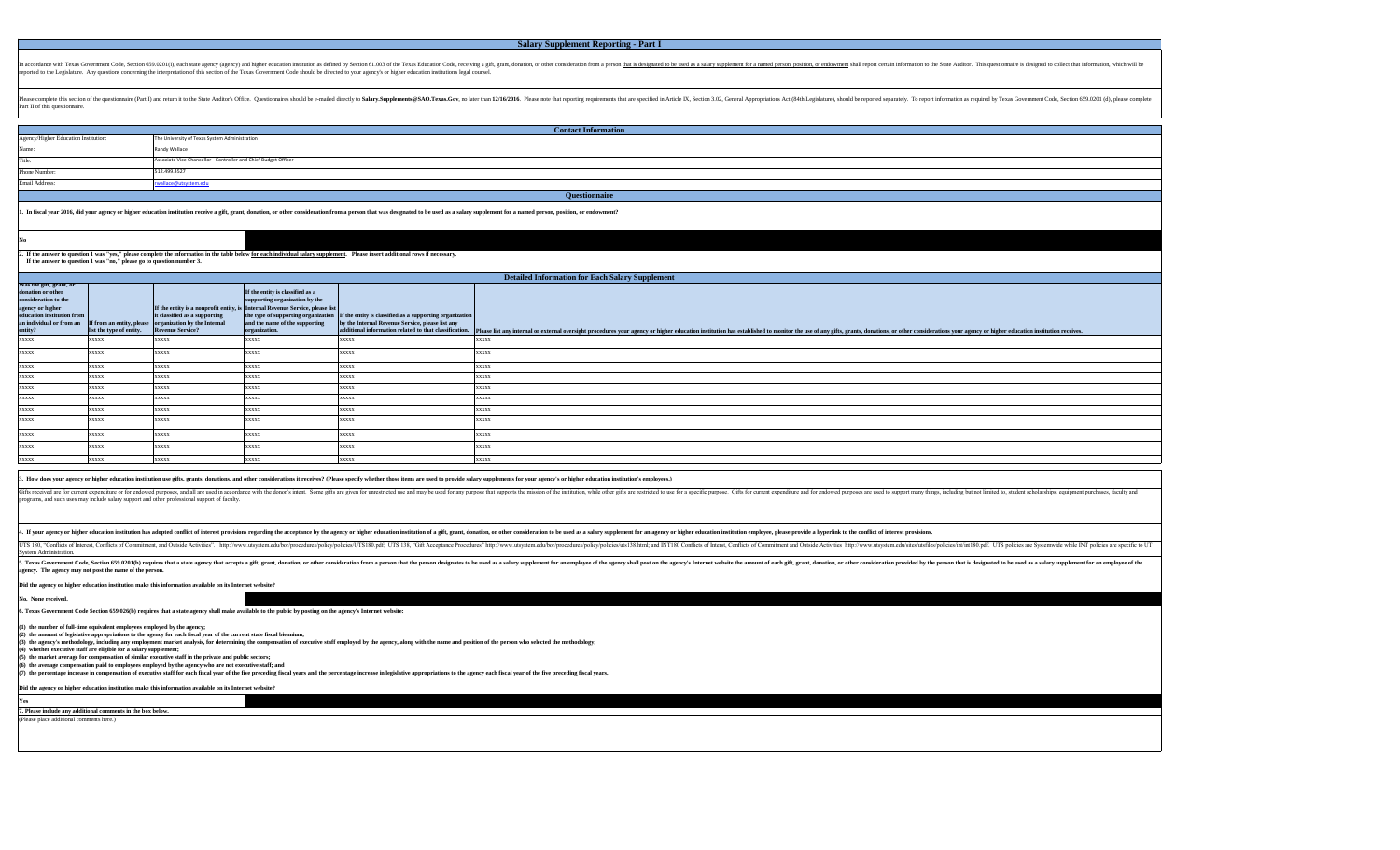In accordance with Texas Government Code, Section 659.0201(d), if the person making a gift, grant, or donation or providing other consideration to the state agency for the purpose of a salary supplement is an entity create solely to provide support for the state agency, the entity shall report to the agency:

#### **Salary Supplement Reporting - Part II**

Texas Government Code, Section 659.0201(e) states a state agency that receives a gift, grant, donation, or other consideration described by Subsection (d) shall compile the information the agency receives under Subsection into a report and submit the report to the state auditor and the legislature. This questionnaire is designed to collect that information, which may be reviewed by the State Auditor's Office to identify any conflicts of int any other areas of risk. The State Auditor's Office will report audit results to the Legislature. Any questions concerning the interpretation of this section of the Texas Government Code should be directed to your agency's higher education institution's legal counsel.

 1. The name of each person who makes gifts, grants, or donations, or provides other consideration to the entity, in an amount or having a value that exceeds \$10,000, unless the person has made a request to the entity to remain anonymous; and

Please complete this section (Part II) of the questionnaire and return it to the State Auditor's Office. Questionnaires should be e-mailed directly to Salary.Supplements@SAO.Texas.Gov, no later than 12/16/2016. Please note that reporting requirements that are specified in Article IX, Section 3.02, General Appropriations Act (84th Legislature), should be reported separately. To report information as required by Texas Government Code, Section 659.0201 (i), please complete Part I of this questionnaire.

2. The amount or value of each specific gift, grant, donation, or other consideration.

|                                                                                                                             | <b>Contact Information</b>                                                                                                                                                                                                                                                                                                                                                                                                                                                                                                   |                                                                                                                                   |  |  |  |  |
|-----------------------------------------------------------------------------------------------------------------------------|------------------------------------------------------------------------------------------------------------------------------------------------------------------------------------------------------------------------------------------------------------------------------------------------------------------------------------------------------------------------------------------------------------------------------------------------------------------------------------------------------------------------------|-----------------------------------------------------------------------------------------------------------------------------------|--|--|--|--|
| Agency/Higher Education Institution:                                                                                        | UT System Administration                                                                                                                                                                                                                                                                                                                                                                                                                                                                                                     |                                                                                                                                   |  |  |  |  |
| Name:                                                                                                                       | <b>Randy Wallace</b>                                                                                                                                                                                                                                                                                                                                                                                                                                                                                                         |                                                                                                                                   |  |  |  |  |
| Title:                                                                                                                      | Associate Vice Chancellor - Controller and Chief Budget Officer                                                                                                                                                                                                                                                                                                                                                                                                                                                              |                                                                                                                                   |  |  |  |  |
| Phone Number:                                                                                                               | 512.499.4527                                                                                                                                                                                                                                                                                                                                                                                                                                                                                                                 |                                                                                                                                   |  |  |  |  |
| Email Address:                                                                                                              | rwallace@utsystem.edu                                                                                                                                                                                                                                                                                                                                                                                                                                                                                                        |                                                                                                                                   |  |  |  |  |
| <b>Questionnaire</b>                                                                                                        |                                                                                                                                                                                                                                                                                                                                                                                                                                                                                                                              |                                                                                                                                   |  |  |  |  |
| for your agency?                                                                                                            | 1. In fiscal year 2016, did your agency or higher education institution receive a gift, grant, donation, or other consideration for the purpose of a salary supplement fi                                                                                                                                                                                                                                                                                                                                                    |                                                                                                                                   |  |  |  |  |
| N <sub>0</sub>                                                                                                              |                                                                                                                                                                                                                                                                                                                                                                                                                                                                                                                              |                                                                                                                                   |  |  |  |  |
| 'no," please continue to the Additional Comments Section.                                                                   | 2. If the answer to question 1 was "yes," please complete the information in the table below for each individual salary supplement. (Please insert additional rows if<br><b>Detailed Information for Each Salary Supplement</b>                                                                                                                                                                                                                                                                                              |                                                                                                                                   |  |  |  |  |
| Please list the name of the entity created solely<br>to provide support for your agency or higher<br>education institution. | Please list the name of each person who makes gifts, grants, or donations, or provides other<br>considerations to the entity, in an amount or having a value that exceeds \$10,000, unless the<br>person has made a request to the entity to remain anonymous. (If the person requested to<br>remain anonymous, please place the word "Anonymous" in the column.) Information provided<br>to an higher education institution under Texas Government Code, Subsection (d), is not subject<br>to disclosure under Chapter 552. | If the amount or value of each spe<br>exceeded \$10,000, what was the a<br>institution under Texas Governme<br>under Chapter 552. |  |  |  |  |
| <b>XXXXX</b>                                                                                                                | <b>XXXXX</b>                                                                                                                                                                                                                                                                                                                                                                                                                                                                                                                 | <b>XXXXX</b>                                                                                                                      |  |  |  |  |
| <b>XXXXX</b>                                                                                                                | xxxxx                                                                                                                                                                                                                                                                                                                                                                                                                                                                                                                        | <b>XXXXX</b>                                                                                                                      |  |  |  |  |
| <b>XXXXX</b>                                                                                                                | <b>XXXXX</b>                                                                                                                                                                                                                                                                                                                                                                                                                                                                                                                 | <b>XXXXX</b>                                                                                                                      |  |  |  |  |
| <b>XXXXX</b>                                                                                                                | <b>XXXXX</b>                                                                                                                                                                                                                                                                                                                                                                                                                                                                                                                 | <b>XXXXX</b>                                                                                                                      |  |  |  |  |
| 3. Please include any additional comments in the box below.                                                                 |                                                                                                                                                                                                                                                                                                                                                                                                                                                                                                                              |                                                                                                                                   |  |  |  |  |



from an entity created solely to provide support

necessary.) If the answer to question 1 was

**IF Amound Section specific gift, grant, donation, or other consideration expand 3 Information provided to an higher education institution (d), is not subject to disclosure**